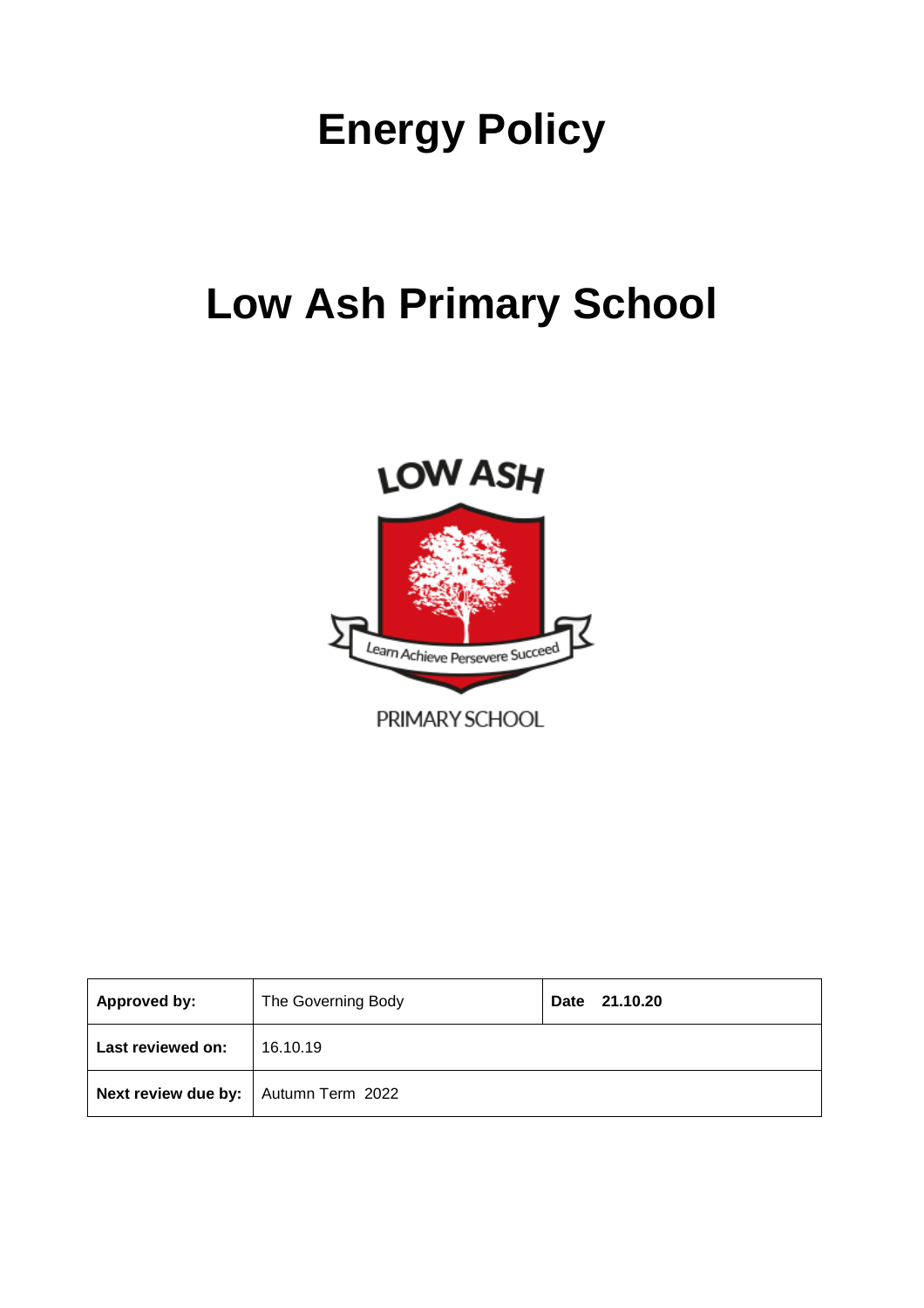## **Contents**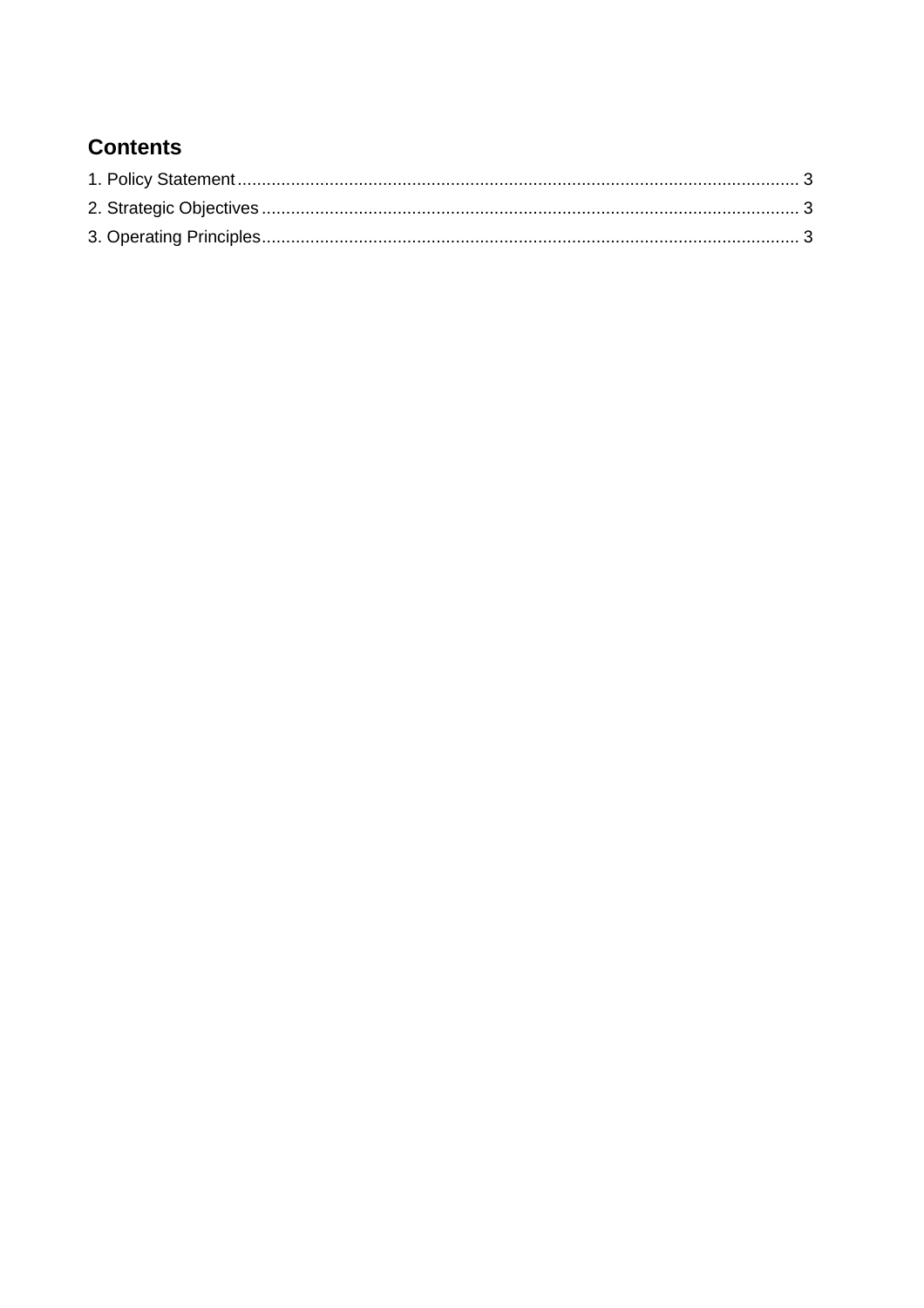## **1. Policy Statement**

**Low Ash Primary School** is committed to responsible energy management as part of an overall environmental policy to make the best use of natural resources.

By efficient management of energy, **Low Ash Primary School** aims to minimise:

- energy use
- energy costs
- environmental impact of harmful emissions
- depletion of fossil fuel resources

while maintaining operational goals and providing an acceptable working environment for staff and pupils within the legal limits.

The school is committed to achieving 'good practice' standard on energy performance in its buildings measured against published benchmarks for primary education establishments. To this end the school will provide senior level commitment, an appropriate management structure and cost effective resources to achieve these standards which will contribute to continuous environmental improvement and longer term sustainability.

### **2. Strategic Objectives**

- 1. To purchase energy at the most competitive and advantageous rates to the school.
- 2. To use energy as efficiently as possible by all users by no cost measures.
- 3. To include energy efficiency in the design of all new buildings, refurbishments and equipment.
- 4. To comply with all UK and EU Legislation, Codes of Practice and Building Regulations in relation to energy efficiency. The school will arrange for an annual assessment to enable it to display a 'Display Energy Certificate' (DEC), which is a requirement off all public buildings including schools. The school will then use the findings of this assessment to try to reduce its carbon footprint.
- 5. To minimise gaseous emissions and waste products which are harmful to the environment.
- 6. To raise awareness of energy efficiency among staff, students and other users at Low Ash Primary School.
- 7. Look at alternative sustainability sources of energy.

### **3. Operating Principles**

#### **1. Responsibility Structure**

- Day-to-day monitoring of energy using plant and equipment is the responsibility of the Site Manager.
- The efficient use of energy is the responsibility of all staff and all pupils.

#### **2. Energy Procurement**

Is via the recommendation of City of Bradford Metropolitan District Council.

#### **3. Investment**

School will invest in energy saving schemes and products.

#### **4. Monitoring and Targeting**

Monitoring of utility bills is the responsibility of the School Business Manager.